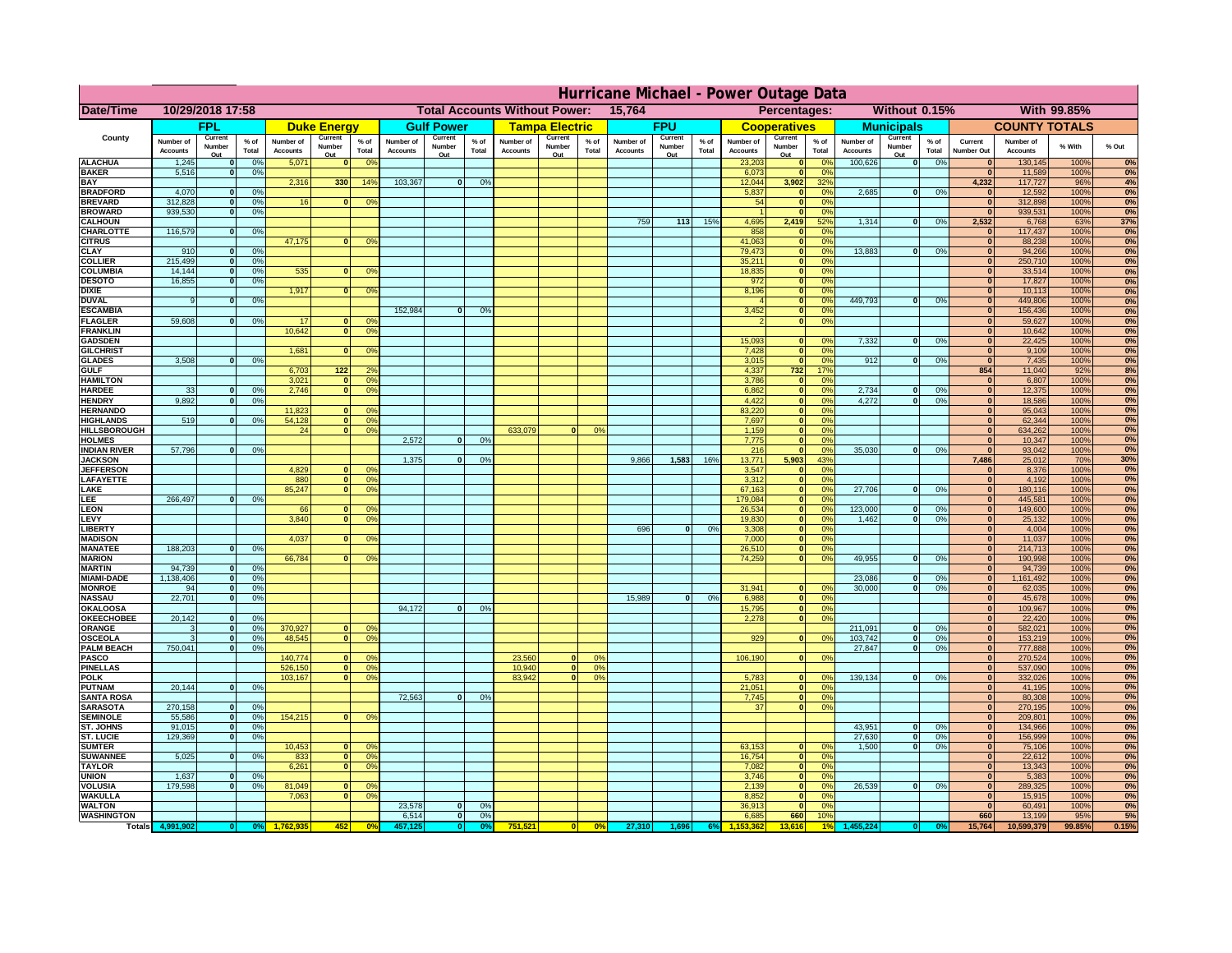# 10/29/2018 5:59 PM Hurricane Michael

| <b>Power Provider</b>                   | County              | <b>Number of Customers</b> | <b>Current Number Out</b> | <b>Outage Percentage</b> | <b>Estimated Restore Time</b> |
|-----------------------------------------|---------------------|----------------------------|---------------------------|--------------------------|-------------------------------|
|                                         |                     |                            |                           |                          |                               |
| West Florida Electric Cooperative, Inc. | <b>JACKSON</b>      | 13,723                     | 5,857                     | 42.68%                   | >5 days                       |
| Gulf Coast Electric Cooperative, Inc.   | BAY                 | 12,044                     | 3,902                     | 32.40%                   | >5 days                       |
| Florida Public Utilities Corporation    | <b>JACKSON</b>      | 9,866                      | 1,583                     | 16.05%                   | 72                            |
| West Florida Electric Cooperative, Inc. | CALHOUN             | 2,852                      | 1,558                     | 54.63%                   | >5 days                       |
| Gulf Coast Electric Cooperative, Inc.   | <b>CALHOUN</b>      | 1,843                      | 861                       | 46.72%                   | >5 days                       |
| Gulf Coast Electric Cooperative, Inc.   | <b>GULF</b>         | 4,337                      | 732                       | 16.88%                   | >5 days                       |
| West Florida Electric Cooperative, Inc. | <b>WASHINGTON</b>   | 4,260                      | 553                       | 12.98%                   | >5 days                       |
| Duke Energy                             | BAY                 | 2,316                      | 330                       | 14.25%                   | TBD                           |
| <b>Duke Energy</b>                      | <b>GULF</b>         | 6,703                      | 122                       | 1.82%                    | <b>TBD</b>                    |
| Florida Public Utilities Corporation    | CALHOUN             | 759                        | 113                       | 14.89%                   | 72                            |
|                                         |                     |                            |                           |                          |                               |
| Gulf Coast Electric Cooperative, Inc.   | <b>WASHINGTON</b>   | 2,425                      | 107                       | 4.41%                    | >5 days                       |
| Gulf Coast Electric Cooperative, Inc.   | <b>JACKSON</b>      | 48                         | 46                        | 95.83%                   | >5 days                       |
| Central Florida Electric Cooperative    | <b>ALACHUA</b>      | 875                        | $\pmb{0}$                 | 0.00%                    | <b>TBD</b>                    |
| Central Florida Electric Cooperative    | <b>DIXIE</b>        | 7,595                      | $\mathbf 0$               | 0.00%                    | TBD                           |
| Central Florida Electric Cooperative    | <b>GILCHRIST</b>    | 7,424                      | $\mathbf 0$               | 0.00%                    | Restored                      |
| Central Florida Electric Cooperative    | LAFAYETTE           | 9                          | $\mathbf 0$               | 0.00%                    | TBD                           |
| Central Florida Electric Cooperative    | LEVY                | 17,513                     | $\mathbf 0$               | 0.00%                    | Restored                      |
| Central Florida Electric Cooperative    | <b>MARION</b>       | 9                          | 0                         | 0.00%                    | <b>TBD</b>                    |
| Chattahoochee Electric                  | <b>GADSDEN</b>      | 1,173                      | $\mathbf 0$               | 0.00%                    | Restored                      |
|                                         |                     |                            | $\mathbf 0$               |                          |                               |
| Choctawhatchee Electric Cooperative     | <b>HOLMES</b>       | 293                        |                           | 0.00%                    | Restored                      |
| Choctawhatchee Electric Cooperative     | <b>OKALOOSA</b>     | 15,795                     | $\mathbf 0$               | 0.00%                    | Restored                      |
| Choctawhatchee Electric Cooperative     | <b>SANTA ROSA</b>   | 201                        | 0                         | 0.00%                    | Restored                      |
| Choctawhatchee Electric Cooperative     | <b>WALTON</b>       | 36,812                     | $\mathbf 0$               | 0.00%                    | Restored                      |
| City of Alachua                         | <b>ALACHUA</b>      | 4,426                      | 0                         | 0.00%                    | TBD                           |
| City of Bartow                          | <b>POLK</b>         | 11,790                     | $\mathbf 0$               | 0.00%                    | <b>TBD</b>                    |
| City of Blountstown                     | CALHOUN             | 1,314                      | 0                         | 0.00%                    | Restored                      |
| City of Bushnell                        | <b>SUMTER</b>       | 1,500                      | $\pmb{0}$                 | 0.00%                    | <b>TBD</b>                    |
| City of Clewiston                       |                     |                            | 0                         | 0.00%                    | TBD                           |
|                                         | <b>HENDRY</b>       | 4,272                      |                           |                          |                               |
| City of Fort Meade                      | <b>POLK</b>         | 2,379                      | $\mathbf 0$               | 0.00%                    | <b>TBD</b>                    |
| City of Havana                          | GADSDEN             | 1,391                      | 0                         | 0.00%                    | Restored                      |
| City of Leesburg                        | LAKE                | 22,000                     | $\mathbf 0$               | 0.00%                    | <b>TBD</b>                    |
| City of Moore Haven                     | <b>GLADES</b>       | 912                        | 0                         | 0.00%                    | TBD                           |
| City of Mount Dora                      | LAKE                | 5,706                      | $\pmb{0}$                 | 0.00%                    | <b>TBD</b>                    |
| City of Newberry                        | <b>ALACHUA</b>      | 1,727                      | $\mathbf 0$               | 0.00%                    | TBD                           |
| City of Quincy                          | GADSDEN             | 4,768                      | $\pmb{0}$                 | 0.00%                    | Restored                      |
| City of Starke                          | <b>BRADFORD</b>     | 2,685                      | 0                         | 0.00%                    | TBD                           |
|                                         |                     |                            | $\mathbf 0$               |                          |                               |
| City of Tallahassee                     | LEON                | 123,000                    |                           | 0.00%                    | Restored                      |
| City of Vero Beach                      | <b>INDIAN RIVER</b> | 35,030                     | $\pmb{0}$                 | 0.00%                    | TBD                           |
| City of Wauchula                        | <b>HARDEE</b>       | 2,734                      | $\mathbf 0$               | 0.00%                    | <b>TBD</b>                    |
| City of Williston                       | LEVY                | 1,462                      | $\mathbf 0$               | 0.00%                    | TBD                           |
| City of Winter Park                     | ORANGE              | 13,941                     | $\pmb{0}$                 | 0.00%                    | <b>TBD</b>                    |
| Clay Electric Cooperative               | <b>ALACHUA</b>      | 22,328                     | 0                         | 0.00%                    | <b>TBD</b>                    |
| Clay Electric Cooperative               | <b>BAKER</b>        | 2,476                      | $\mathbf 0$               | 0.00%                    | <b>TBD</b>                    |
| Clay Electric Cooperative               | <b>BRADFORD</b>     | 5,837                      | $\mathbf 0$               | 0.00%                    | <b>TBD</b>                    |
| Clay Electric Cooperative               | <b>CLAY</b>         | 79,473                     | $\mathbf 0$               | 0.00%                    | <b>TBD</b>                    |
|                                         |                     |                            |                           |                          |                               |
| Clay Electric Cooperative               | <b>COLUMBIA</b>     | 16,922                     | 0                         | 0.00%                    | <b>TBD</b>                    |
| Clay Electric Cooperative               | <b>DUVAL</b>        | $\overline{a}$             | $\mathbf 0$               | 0.00%                    | <b>TBD</b>                    |
| Clay Electric Cooperative               | <b>FLAGLER</b>      | $\overline{2}$             | $\mathbf 0$               | 0.00%                    | TBD                           |
| Clay Electric Cooperative               | <b>GILCHRIST</b>    | $\overline{4}$             | $\pmb{0}$                 | 0.00%                    | <b>TBD</b>                    |
| Clay Electric Cooperative               | LAKE                | 2,239                      | 0                         | 0.00%                    | TBD                           |
| Clay Electric Cooperative               | LEVY                | 712                        | $\pmb{0}$                 | 0.00%                    | TBD                           |
| Clay Electric Cooperative               | <b>MARION</b>       | 16,301                     | 0                         | 0.00%                    | TBD                           |
| Clay Electric Cooperative               | PUTNAM              | 21,051                     | $\mathsf{O}\xspace$       | 0.00%                    | <b>TBD</b>                    |
|                                         |                     |                            |                           |                          |                               |
| Clay Electric Cooperative               | SUWANNEE            | 5                          | 0                         | 0.00%                    | TBD                           |
| Clay Electric Cooperative               | <b>UNION</b>        | 3,746                      | $\pmb{0}$                 | 0.00%                    | TBD                           |
| Clay Electric Cooperative               | VOLUSIA             | 2,139                      | 0                         | 0.00%                    | TBD                           |
| Duke Energy                             | <b>ALACHUA</b>      | 5,071                      | $\pmb{0}$                 | 0.00%                    | Restored                      |
| Duke Energy                             | <b>BREVARD</b>      | 16                         | 0                         | 0.00%                    | Restored                      |
| Duke Energy                             | <b>CITRUS</b>       | 47,175                     | $\pmb{0}$                 | 0.00%                    | Restored                      |
| Duke Energy                             | <b>COLUMBIA</b>     | 535                        | 0                         | 0.00%                    | Restored                      |
| Duke Energy                             | <b>DIXIE</b>        | 1,917                      | $\pmb{0}$                 | 0.00%                    | Restored                      |
| Duke Energy                             | <b>FLAGLER</b>      | 17                         | 0                         | 0.00%                    | Restored                      |
|                                         |                     |                            |                           |                          |                               |
| Duke Energy                             | <b>FRANKLIN</b>     | 10,642                     | $\pmb{0}$                 | 0.00%                    | Restored                      |
| Duke Energy                             | <b>GILCHRIST</b>    | 1,681                      | $\pmb{0}$                 | 0.00%                    | Restored                      |
| <b>Duke Energy</b>                      | <b>HAMILTON</b>     | 3,021                      | $\pmb{0}$                 | 0.00%                    | Restored                      |
| Duke Energy                             | HARDEE              | 2,746                      | 0                         | 0.00%                    | Restored                      |
| <b>Duke Energy</b>                      | <b>HERNANDO</b>     | 11,823                     | $\pmb{0}$                 | 0.00%                    | Restored                      |
| Duke Energy                             | <b>HIGHLANDS</b>    | 54,128                     | $\pmb{0}$                 | 0.00%                    | Restored                      |
| Duke Energy                             | HILLSBOROUGH        | 24                         | $\pmb{0}$                 | 0.00%                    | Restored                      |
|                                         | <b>JEFFERSON</b>    | 4,829                      | 0                         | 0.00%                    | Restored                      |
| Duke Energy                             |                     |                            |                           |                          |                               |
| Duke Energy                             | LAFAYETTE           | 880                        | $\pmb{0}$                 | 0.00%                    | Restored                      |
| Duke Energy                             | LAKE                | 85,247                     | 0                         | 0.00%                    | Restored                      |
| Duke Energy                             | LEON                | 66                         | $\pmb{0}$                 | 0.00%                    | Restored                      |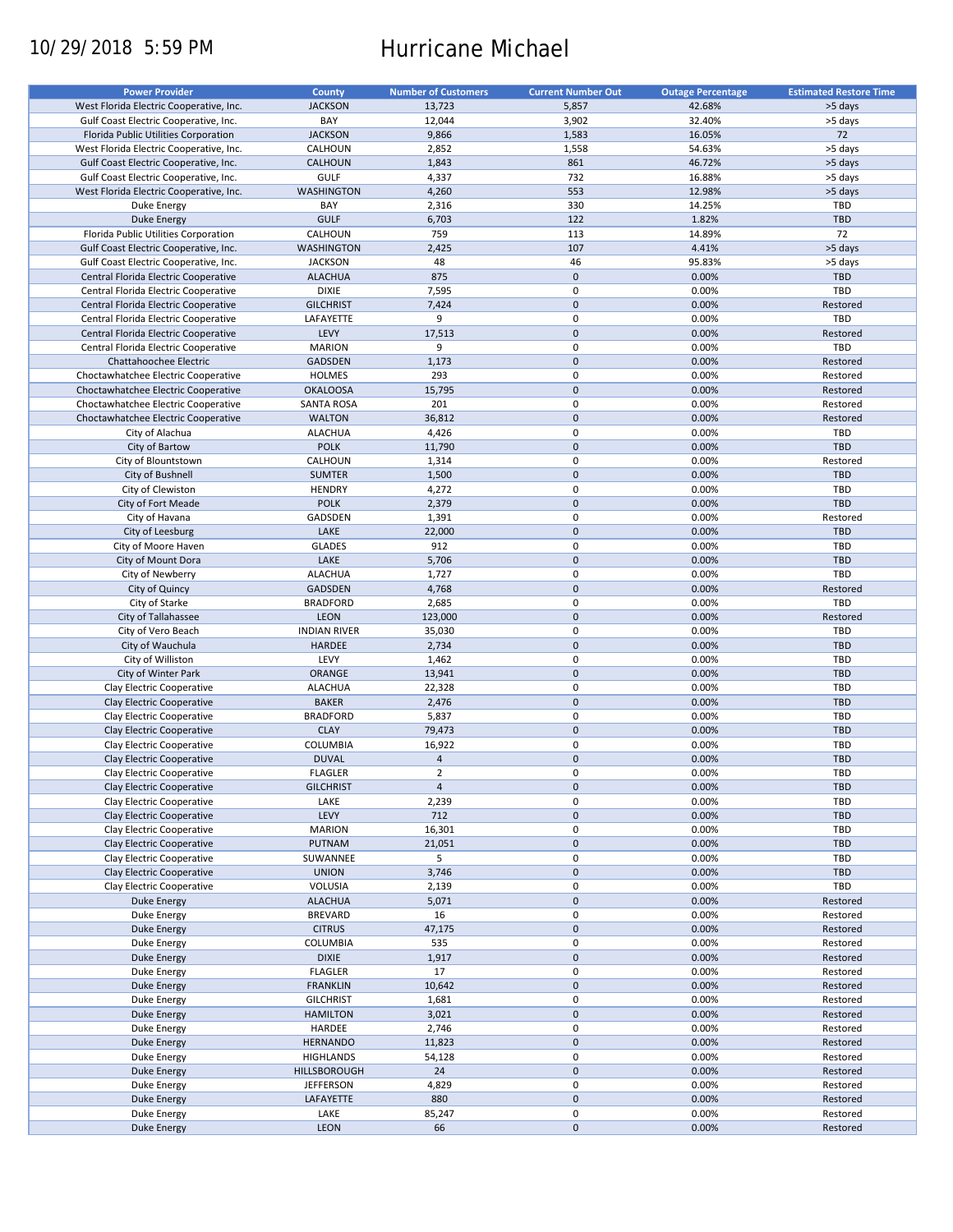## 10/29/2018 5:59 PM Hurricane Michael

| Duke Energy                                        | LEVY                | 3,840       | $\pmb{0}$           | 0.00% | Restored   |
|----------------------------------------------------|---------------------|-------------|---------------------|-------|------------|
| <b>Duke Energy</b>                                 | <b>MADISON</b>      | 4,037       | $\mathbf 0$         | 0.00% | Restored   |
|                                                    |                     |             |                     |       |            |
| Duke Energy                                        | <b>MARION</b>       | 66,784      | 0                   | 0.00% | Restored   |
| <b>Duke Energy</b>                                 | ORANGE              | 370,927     | $\mathbf 0$         | 0.00% | Restored   |
| Duke Energy                                        | <b>OSCEOLA</b>      | 48,545      | $\pmb{0}$           | 0.00% | Restored   |
|                                                    |                     |             | $\mathbf 0$         |       |            |
| <b>Duke Energy</b>                                 | PASCO               | 140,774     |                     | 0.00% | Restored   |
| Duke Energy                                        | PINELLAS            | 526,150     | $\pmb{0}$           | 0.00% | Restored   |
| <b>Duke Energy</b>                                 | <b>POLK</b>         | 103,167     | $\mathbf 0$         | 0.00% | Restored   |
|                                                    |                     |             |                     |       |            |
| Duke Energy                                        | SEMINOLE            | 154,215     | $\pmb{0}$           | 0.00% | Restored   |
| <b>Duke Energy</b>                                 | <b>SUMTER</b>       | 10,453      | $\mathbf 0$         | 0.00% | Restored   |
| Duke Energy                                        | SUWANNEE            | 833         | $\pmb{0}$           | 0.00% | Restored   |
|                                                    |                     |             |                     |       |            |
| <b>Duke Energy</b>                                 | <b>TAYLOR</b>       | 6,261       | $\mathbf 0$         | 0.00% | Restored   |
| Duke Energy                                        | <b>VOLUSIA</b>      | 81,049      | $\pmb{0}$           | 0.00% | Restored   |
| <b>Duke Energy</b>                                 | <b>WAKULLA</b>      | 7,063       | $\mathbf 0$         | 0.00% | Restored   |
|                                                    |                     |             |                     |       |            |
| Escambia River Electric Cooperative, Inc.          | <b>ESCAMBIA</b>     | 3,452       | 0                   | 0.00% | <b>TBD</b> |
| Escambia River Electric Cooperative, Inc.          | <b>SANTA ROSA</b>   | 7,544       | $\pmb{0}$           | 0.00% | <b>TBD</b> |
| Florida Keys Electric Cooperative                  | <b>MONROE</b>       | 31,941      | 0                   | 0.00% | TBD        |
|                                                    |                     |             |                     |       |            |
| Florida Power and Light Company                    | <b>ALACHUA</b>      | 1,245       | $\pmb{0}$           | 0.00% | <b>TBD</b> |
| Florida Power and Light Company                    | <b>BAKER</b>        | 5,516       | $\pmb{0}$           | 0.00% | <b>TBD</b> |
| Florida Power and Light Company                    | <b>BRADFORD</b>     | 4,070       | $\pmb{0}$           | 0.00% | <b>TBD</b> |
|                                                    |                     |             |                     |       |            |
| Florida Power and Light Company                    | <b>BREVARD</b>      | 312,828     | 0                   | 0.00% | <b>TBD</b> |
| Florida Power and Light Company                    | <b>BROWARD</b>      | 939,530     | $\pmb{0}$           | 0.00% | <b>TBD</b> |
|                                                    | CHARLOTTE           | 116,579     | 0                   | 0.00% | <b>TBD</b> |
| Florida Power and Light Company                    |                     |             |                     |       |            |
| Florida Power and Light Company                    | <b>CLAY</b>         | 910         | $\pmb{0}$           | 0.00% | <b>TBD</b> |
| Florida Power and Light Company                    | <b>COLLIER</b>      | 215,499     | $\pmb{0}$           | 0.00% | <b>TBD</b> |
|                                                    |                     |             |                     |       |            |
| Florida Power and Light Company                    | <b>COLUMBIA</b>     | 14,144      | $\pmb{0}$           | 0.00% | <b>TBD</b> |
| Florida Power and Light Company                    | <b>DESOTO</b>       | 16,855      | $\pmb{0}$           | 0.00% | <b>TBD</b> |
| Florida Power and Light Company                    | <b>DUVAL</b>        | 9           | $\mathsf{O}\xspace$ | 0.00% | <b>TBD</b> |
|                                                    |                     |             |                     |       |            |
| Florida Power and Light Company                    | <b>FLAGLER</b>      | 59,608      | $\pmb{0}$           | 0.00% | <b>TBD</b> |
| Florida Power and Light Company                    | <b>GLADES</b>       | 3,508       | $\mathsf{O}\xspace$ | 0.00% | <b>TBD</b> |
| Florida Power and Light Company                    | HARDEE              | 33          | $\pmb{0}$           | 0.00% | TBD        |
|                                                    |                     |             |                     |       |            |
| Florida Power and Light Company                    | <b>HENDRY</b>       | 9,892       | $\pmb{0}$           | 0.00% | <b>TBD</b> |
| Florida Power and Light Company                    | <b>HIGHLANDS</b>    | 519         | $\pmb{0}$           | 0.00% | <b>TBD</b> |
|                                                    |                     |             |                     |       |            |
| Florida Power and Light Company                    | <b>INDIAN RIVER</b> | 57,796      | $\mathbf 0$         | 0.00% | <b>TBD</b> |
| Florida Power and Light Company                    | LEE                 | 266,497     | 0                   | 0.00% | TBD        |
| Florida Power and Light Company                    | MANATEE             | 188,203     | $\pmb{0}$           | 0.00% | <b>TBD</b> |
|                                                    |                     |             |                     |       |            |
| Florida Power and Light Company                    | <b>MARTIN</b>       | 94,739      | 0                   | 0.00% | <b>TBD</b> |
| Florida Power and Light Company                    | MIAMI-DADE          | 1,138,406   | $\pmb{0}$           | 0.00% | <b>TBD</b> |
| Florida Power and Light Company                    | <b>MONROE</b>       | 94          | 0                   | 0.00% | <b>TBD</b> |
|                                                    |                     |             |                     |       |            |
| Florida Power and Light Company                    | <b>NASSAU</b>       | 22,701      | $\mathbf 0$         | 0.00% | <b>TBD</b> |
| Florida Power and Light Company                    | OKEECHOBEE          | 20,142      | 0                   | 0.00% | <b>TBD</b> |
|                                                    |                     | 3           | $\mathbf 0$         | 0.00% | <b>TBD</b> |
| Florida Power and Light Company                    | <b>ORANGE</b>       |             |                     |       |            |
| Florida Power and Light Company                    | <b>OSCEOLA</b>      | 3           | $\pmb{0}$           | 0.00% | <b>TBD</b> |
| Florida Power and Light Company                    | PALM BEACH          | 750,041     | $\mathbf 0$         | 0.00% | <b>TBD</b> |
|                                                    |                     |             |                     |       |            |
| Florida Power and Light Company                    | PUTNAM              | 20,144      | $\pmb{0}$           | 0.00% | TBD        |
| Florida Power and Light Company                    | SARASOTA            | 270,158     | $\mathbf 0$         | 0.00% | <b>TBD</b> |
| Florida Power and Light Company                    | SEMINOLE            | 55,586      | $\pmb{0}$           | 0.00% | <b>TBD</b> |
|                                                    |                     |             |                     |       |            |
| Florida Power and Light Company                    | <b>ST. JOHNS</b>    | 91,015      | $\pmb{0}$           | 0.00% | <b>TBD</b> |
| Florida Power and Light Company                    | ST. LUCIE           | 129,369     | $\mathbf 0$         | 0.00% | TBD        |
|                                                    | SUWANNEE            |             | $\pmb{0}$           |       | <b>TBD</b> |
| Florida Power and Light Company                    |                     | 5,025       |                     | 0.00% |            |
| Florida Power and Light Company                    | <b>UNION</b>        | 1,637       | 0                   | 0.00% | <b>TBD</b> |
| Florida Power and Light Company                    | <b>VOLUSIA</b>      | 179,598     | $\mathbf 0$         | 0.00% | <b>TBD</b> |
|                                                    |                     |             |                     |       |            |
| Florida Public Utilities Corporation               | LIBERTY             | 696         | 0                   | 0.00% | Restored   |
| Florida Public Utilities Corporation               | NASSAU              | 15,989      | $\mathsf{O}\xspace$ | 0.00% | Restored   |
| Fort Pierce Utilities Authority                    | ST. LUCIE           | 27,630      | 0                   | 0.00% | <b>TBD</b> |
|                                                    |                     |             |                     |       |            |
| Gainesville (Gainesville Regional Utilities - GRU) | <b>ALACHUA</b>      | 94,473      | $\mathsf{O}\xspace$ | 0.00% | <b>TBD</b> |
| Glades Electric Cooperative, Inc.                  | <b>GLADES</b>       | 3,015       | 0                   | 0.00% | <b>TBD</b> |
| Glades Electric Cooperative, Inc.                  | HARDEE              | $\mathbf 0$ | $\mathsf{O}\xspace$ |       | <b>TBD</b> |
|                                                    |                     |             |                     |       |            |
| Glades Electric Cooperative, Inc.                  | <b>HENDRY</b>       | 3,530       | $\pmb{0}$           | 0.00% | <b>TBD</b> |
| Glades Electric Cooperative, Inc.                  | <b>HIGHLANDS</b>    | 7,321       | $\pmb{0}$           | 0.00% | <b>TBD</b> |
|                                                    | OKEECHOBEE          |             | 0                   | 0.00% |            |
| Glades Electric Cooperative, Inc.                  |                     | 2,278       |                     |       | <b>TBD</b> |
| Green Cove Springs Electric                        | <b>CLAY</b>         | 3,889       | $\mathsf{O}\xspace$ | 0.00% | <b>TBD</b> |
| Gulf Coast Electric Cooperative, Inc.              | <b>WALTON</b>       | 101         | 0                   | 0.00% | TBD        |
|                                                    |                     |             |                     |       |            |
| <b>Gulf Power Company</b>                          | BAY                 | 103,367     | $\pmb{0}$           | 0.00% | Restored   |
| <b>Gulf Power Company</b>                          | <b>ESCAMBIA</b>     | 152,984     | 0                   | 0.00% | Restored   |
| <b>Gulf Power Company</b>                          | <b>HOLMES</b>       | 2,572       | $\pmb{0}$           | 0.00% | Restored   |
|                                                    |                     |             |                     |       |            |
| <b>Gulf Power Company</b>                          | <b>JACKSON</b>      | 1,375       | 0                   | 0.00% | Restored   |
| <b>Gulf Power Company</b>                          | <b>OKALOOSA</b>     | 94,172      | $\pmb{0}$           | 0.00% | Restored   |
|                                                    |                     |             | $\pmb{0}$           | 0.00% | Restored   |
| <b>Gulf Power Company</b>                          | <b>SANTA ROSA</b>   | 72,563      |                     |       |            |
| <b>Gulf Power Company</b>                          | <b>WALTON</b>       | 23,578      | $\pmb{0}$           | 0.00% | Restored   |
| <b>Gulf Power Company</b>                          | <b>WASHINGTON</b>   | 6,514       | $\mathbf 0$         | 0.00% | Restored   |
|                                                    |                     |             |                     |       |            |
| Homestead                                          | MIAMI-DADE          | 23,086      | $\pmb{0}$           | 0.00% | <b>TBD</b> |
| Jacksonville (JEA)                                 | <b>CLAY</b>         | 9,994       | 0                   | 0.00% | <b>TBD</b> |
| Jacksonville (JEA)                                 | <b>DUVAL</b>        | 430,918     | $\pmb{0}$           | 0.00% | <b>TBD</b> |
|                                                    |                     |             |                     |       |            |